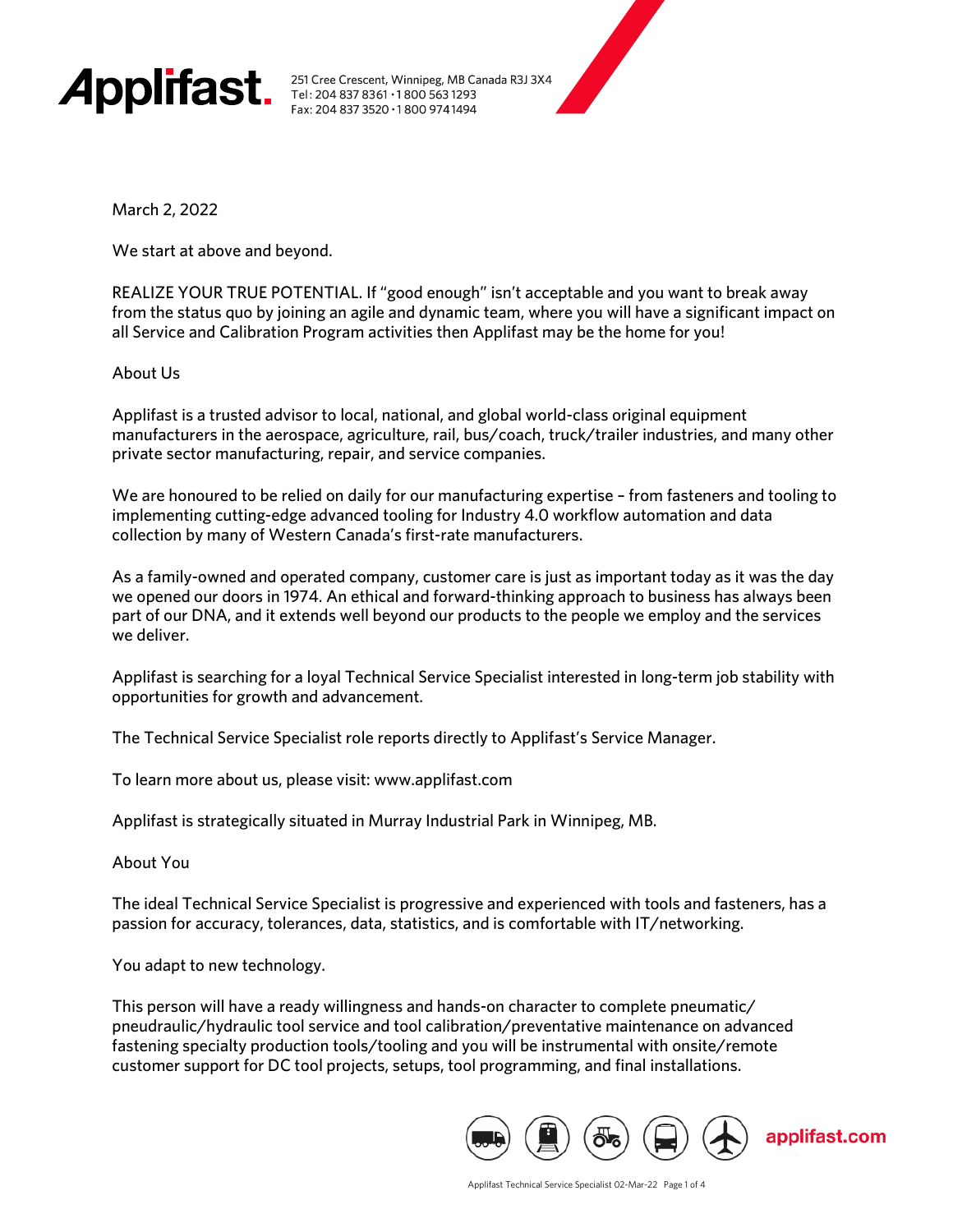

251 Cree Crescent, Winnipeg, MB Canada R3J 3X4<br>Tel: 204 837 8361 •1 800 563 1293 Fax: 204 837 3520 · 1800 974 1494

# Responsibilities

- Testing and commissioning new and serviced products to ensure correct working order prior to reaching the client.
- You are a key team member working in conjunction with the Sales Team educating the client on how to use and maintain their tool(s)/tooling. Explain issues and corrective action required with equipment failures and repairs to customers.
- You are responsible for scheduling, organizing, and completing annual preventative maintenance and calibrations with key clients, including managing all certifications.
- Working with guidance from the Sales Team, you will be responsible for SmartStarts to install, set up, test, and provide training at client facilities.
- On an ongoing basis, you will perform maintenance, service, troubleshooting, and provide customer support to our clients via email, phone, virtual or onsite visits.
- Diagnose problems and recommend solutions to repair tools. Analyze the effectiveness of client preventative maintenance practices and suggest improvements in those practices.
- Communicate with the Service Manager regarding parts, supplies, materials, or anything needed for performing your responsibilities.
- Use documentation Service Checklists and detailed reports to be kept up to date on services that have been performed.
- Build and maintain positive relationships and rapport with Applifast colleagues, clients, and vendors.
- You are responsible for keeping a clean, tidy, and free of debris workspace workbenches, tech area, desk, including work areas when onsite at client facilities.
- Properly use, maintain, and account for Applifast tools, tooling, and equipment.
- Manage the maintenance of Applifast's shop equipment and ensure proper working order on a regular and annual basis.
- Always practice workplace safety procedures and protocols at Applifast and client facilities. You must strictly adhere to all client policies and procedures when present on their premises.
- Communicate clearly with Sales Team on all client tool repairs and service.
- Attend and actively participate in Service meetings and any other meetings pertaining to Service.

## Preferred Skills

- Mechanically inclined with a comprehensive understanding of fastening, tooling, torque, preventative maintenance, and calibration.
- Favour for a Mechanical Engineer field or relevant experience in a similar or related industry.
- Fluent with IT, software programs, computers, networks, etc.
- Strong understanding of lean manufacturing and process control.
- Must be able to read and understand diagrams, CAD drawings, and parts breakdowns.
- Brilliant in diagnostics and troubleshooting.
- Excellent English written and verbal communication skills.
- Proficient with Microsoft Office applications.
- Excellent organizational skills.
- Strong time-management, scheduling, and planning skills.
- Motivated self-starter who can work independently and collaborate as part of a team.
- •

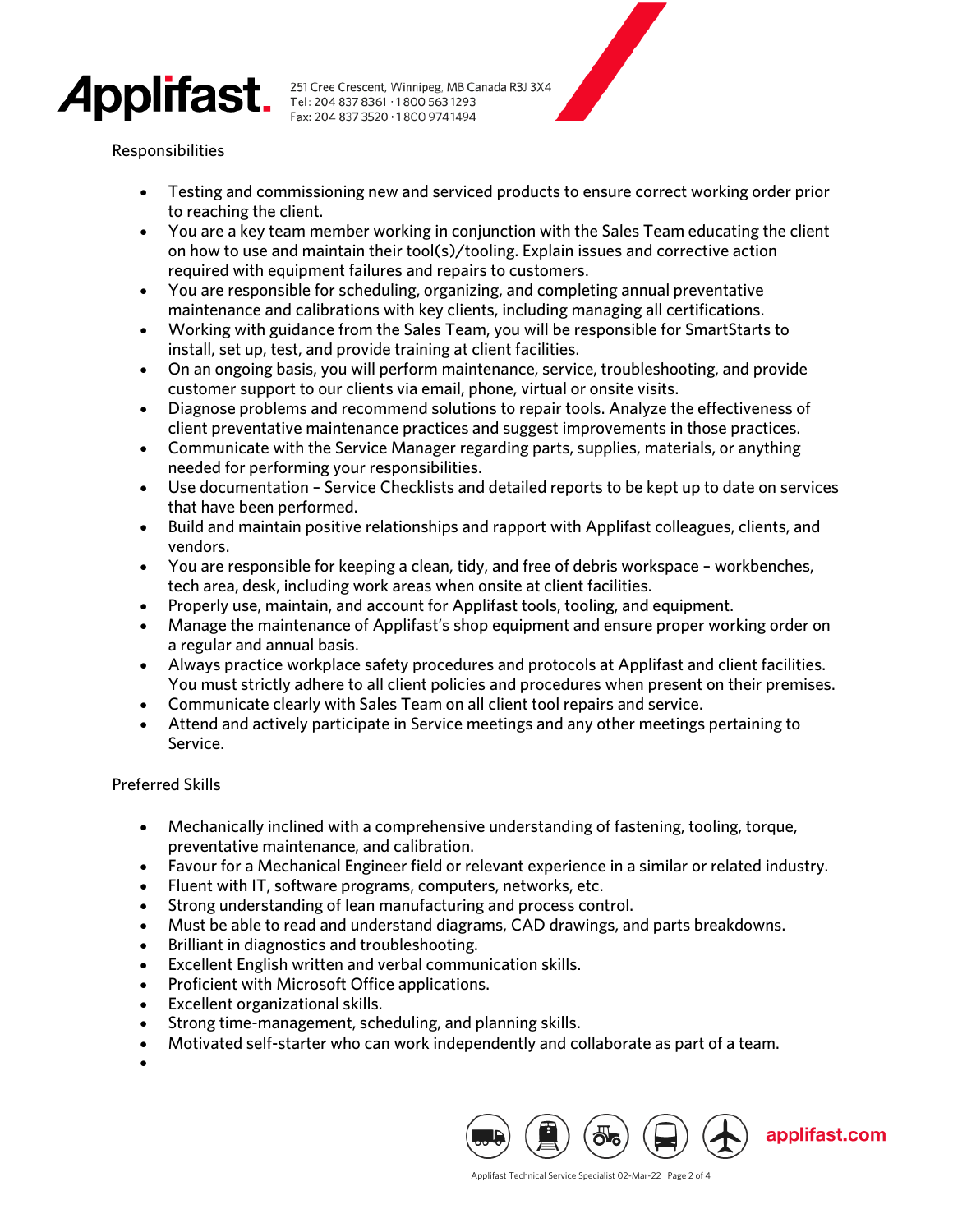

251 Cree Crescent, Winnipeg, MB Canada R3J 3X4<br>Tel: 204 837 8361 •1 800 563 1293 Fax: 204 837 3520 · 1800 9741494

Type of Person Who Will Succeed in this Role

- A team player able to project a strong professional demeanor.
- Proactive and independent approach to problem-solving.
- Directive personality solves problems in a decisive manner.
- Ability to work in a fast-paced environment.
- A keen eye for attention to detail.
- Strong drive to help others and a penchant for bottom-line results.
- Resonance with Applifast's Mission Statement: "Continual growth through superior customer service, innovation, quality, and commitment".

#### What to expect

- Competitive compensation and generous benefits program (including extra Vacation time, Manitoba Blue Cross Health Care Spending Account, Dress Code Allowance, and occasional sponsored lunches).
- An excellent corporate culture, with a caring, supportive team that is committed to personal and professional growth.
- An organization that is stable with a proven, trusted, and positive reputation.

### Working hours

You will usually work a regular 8:00am to 5:00pm (inclusive of a one-hour lunch break), Monday to Friday week, though you may on occasion have to work longer to meet a project deadline.

#### Professional Development

Progression will be determined by your personal drive and aims. You will find many opportunities for gaining increased responsibility and remuneration review.

Coaching/development sessions will be held frequently.

Subsidized education enrollment for job role skillset improvement and advancement.

Vendor training and certifications will be provided and funded in conjunction with Applifast.

Next Steps

If you think this position may have potential for you, please send your resume and cover letter explaining why we should hire you.

In your cover letter, you need to (briefly and in numbered formatting) outline the following items:

- 1. Examples of your work.
- 2. Why are you a good match for this role?



Applifast Technical Service Specialist 02-Mar-22 Page 3 of 4